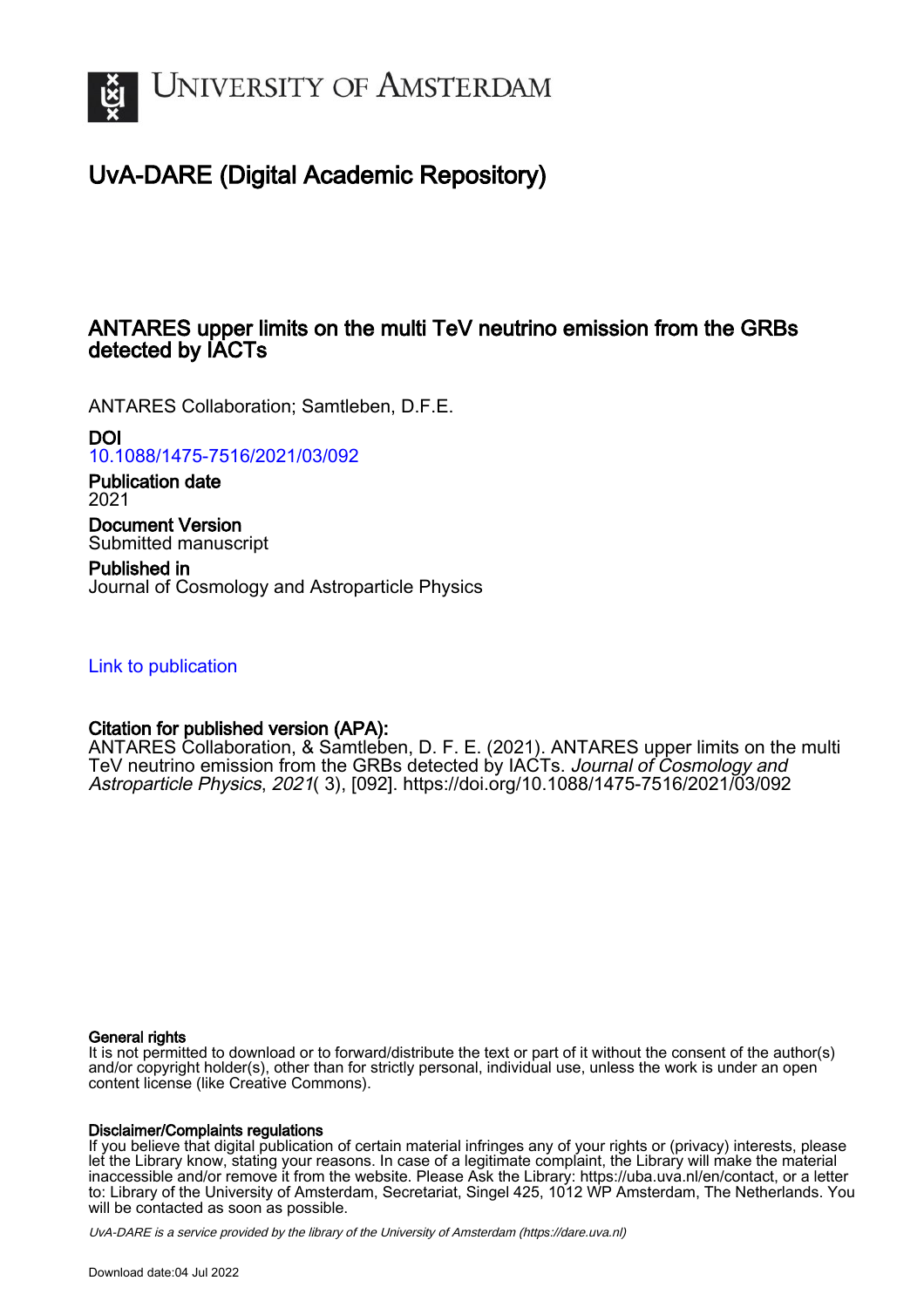# ANTARES upper limits on the multi-TeV neutrino emission from the GRBs detected by IACTs

A. Albert<sup>1,2</sup>, M. André<sup>3</sup>, M. Anghinolfi<sup>4</sup>, G. Anton<sup>5</sup>, M. Ardid<sup>6</sup>, J.-J. Aubert<sup>7</sup>, J. Aublin<sup>8</sup>, B. Baret<sup>8</sup>, S. Basa<sup>9</sup>, B. Belhorma<sup>10</sup>, V. Bertin<sup>7</sup>, S. Biagi<sup>11</sup>, M. Bissinger<sup>5</sup>, J. Boumaaza<sup>12</sup>, M. Bouta<sup>13</sup>, M.C. Bouwhuis<sup>14</sup>, H. Brânzaş<sup>15</sup>, R. Bruijn<sup>14,16</sup>, J. Brunner<sup>7</sup>, J. Busto<sup>7</sup>, A. Capone<sup>17,18</sup>, L. Caramete<sup>15</sup>, J. Carr<sup>7</sup>, V. Carretero<sup>19</sup>, S. Celli<sup>17,18</sup>, M. Chabab<sup>20</sup>, T. N. Chau<sup>8</sup>, R. Cherkaoui El Moursli<sup>12</sup>, T. Chiarusi<sup>21</sup>, M. Circella<sup>22</sup>, A. Coleiro<sup>8</sup>, M. Colomer-Molla<sup>8,19</sup>, R. Coniglione<sup>11</sup>, P. Coyle<sup>7</sup>, A. Creusot<sup>8</sup>, A. F. Díaz<sup>23</sup>, G. de Wasseige<sup>8</sup>, A. Deschamps<sup>24</sup>, C. Distefano<sup>11</sup>, I. Di Palma<sup>17,18</sup>, A. Domi<sup>4.25</sup>, C. Donzaud<sup>8.26</sup>, D. Dornic<sup>7</sup>, D. Drouhin<sup>1,2</sup>, T. Eberl<sup>5</sup>, N. El Khayati<sup>12</sup>, A. Enzenhöfer<sup>7</sup>, A. Ettahiri<sup>12</sup>, P. Fermani<sup>17,18</sup>, G. Ferrara<sup>11</sup>, F. Filippini<sup>21,27</sup>, L. Fusco<sup>8,7</sup>, R. García<sup>14</sup>, P. Gay<sup>28,8</sup>, H. Glotin<sup>29</sup>, R. Gozzini<sup>19,e</sup>, K. Graf<sup>5</sup>, C. Guidi<sup>4.25</sup>, S. Hallmann<sup>5</sup>, H. van Haren<sup>30</sup>, A.J. Heijboer<sup>14</sup>, Y. Hello<sup>24</sup>, J.J. Hernández-Rey<sup>19</sup>, J. Hößl<sup>5</sup>, J. Hofestädt<sup>5</sup>, F. Huang<sup>1</sup>, G. Illuminati<sup>19,8</sup>, C. W. James<sup>31</sup>, B. Jisse-Jung<sup>14</sup>, M. de Jong<sup>14,32</sup>, P. de Jong<sup>14</sup>, M. Jongen<sup>14</sup>, M. Kadler<sup>33</sup>, O. Kalekin<sup>5</sup>, U. Katz<sup>5</sup>, N.R. Khan-Chowdhury<sup>19</sup>, A. Kouchner<sup>8,34</sup>, I. Kreykenbohm<sup>35</sup>, V. Kulikovskiy<sup>4</sup>, R. Lahmann<sup>5</sup>, R. Le Breton<sup>8</sup>, D. Lefèvre<sup>36</sup>, E. Leonora<sup>37</sup>, G. Levi<sup>21,27</sup>, M. Lincetto<sup>7</sup>, D. Lopez-Coto<sup>38</sup>, S. Loucatos<sup>39,8</sup>, L. Maderer<sup>8</sup>, J. Manczak<sup>19</sup>, M. Marcelin<sup>9</sup>, A. Margiotta<sup>21,27</sup>, A. Marinelli<sup>40</sup>, J.A. Martínez-Mora<sup>6</sup>, S. Mazzou<sup>20</sup>, K. Melis<sup>14,16</sup>, P. Migliozzi<sup>40</sup>, M. Moser<sup>5</sup>, A. Moussa<sup>13</sup>, R. Muller<sup>14</sup>, L. Nauta<sup>14</sup>, S. Navas<sup>38</sup>, E. Nezri<sup>9</sup>, A. Nuñez-Castiñeyra<sup>7,9</sup>, B. O'Fearraigh<sup>14</sup>, M. Organokov<sup>1</sup>, G.E. Păvălaş<sup>15</sup>, C. Pellegrino<sup>21,41,42</sup>, M. Perrin-Terrin<sup>7</sup>, P. Piattelli<sup>11</sup>, C. Pieterse<sup>19</sup>, C. Poirè<sup>6</sup>, V. Popa<sup>15</sup>, T. Pradier<sup>1</sup>, N. Randazzo<sup>37</sup>, S. Reck<sup>5</sup>, G. Riccobene<sup>11</sup>, A. Sánchez-Losa<sup>22</sup>, D. F. E. Samtleben<sup>14,32</sup>, M. Sanguineti<sup>4.25</sup>, P. Sapienza<sup>11</sup>, J. Schnabel<sup>5</sup>, F. Schüssler<sup>39</sup>, M. Spurio<sup>21,27</sup>, Th. Stolarczyk<sup>39</sup>, M. Taiuti<sup>4.25</sup>, Y. Tayalati<sup>12</sup>, T. Thakore<sup>19</sup>, S.J. Tingay<sup>31</sup>, B. Vallage<sup>39,8</sup>, V. Van Elewyck<sup>8,34</sup>, F. Versari<sup>21,27,8</sup>, S. Viola<sup>11</sup>, D. Vivolo<sup>40,43</sup>, J. Wilms<sup>35</sup>, A. Zegarelli<sup>17,18</sup>, J.D. Zornoza<sup>19</sup>, J. Zúñiga<sup>19</sup> (The ANTARES Collaboration)

 $1$ Université de Strasbourg, CNRS, IPHC UMR 7178, F-67000 Strasbourg, France

 $2$ Université de Haute Alsace, F-68200 Mulhouse, France

<sup>3</sup>Technical University of Catalonia, Laboratory of Applied Bioacoustics, Rambla Exposició, 08800 Vilanova i la Geltrú, Barcelona,

Spain

4 INFN - Sezione di Genova, Via Dodecaneso 33, 16146 Genova, Italy

<sup>5</sup>Friedrich-Alexander-Universität Erlangen-Nürnberg, Erlangen Centre for Astroparticle Physics, Erwin-Rommel-Str. 1, 91058 Erlangen, Germany

6 Institut d'Investigació per a la Gestió Integrada de les Zones Costaneres (IGIC) - Universitat Politècnica de València. C/

Paranimf 1, 46730 Gandia, Spain

<sup>7</sup>Aix Marseille Univ, CNRS/IN2P3, CPPM, Marseille, France

<sup>8</sup>Université de Paris, CNRS, Astroparticule et Cosmologie, F-75006 Paris, France

<sup>9</sup>Aix Marseille Univ, CNRS, CNES, LAM, Marseille, France

<sup>10</sup>National Center for Energy Sciences and Nuclear Techniques, B.P.1382, R. P.10001 Rabat, Morocco

<sup>11</sup>INFN - Laboratori Nazionali del Sud (LNS), Via S. Sofia 62, 95123 Catania, Italy

<sup>12</sup>University Mohammed V in Rabat, Faculty of Sciences, 4 av. Ibn Battouta, B.P. 1014, R.P. 10000 Rabat, Morocco

<sup>13</sup>University Mohammed I, Laboratory of Physics of Matter and Radiations, B.P.717, Oujda 6000, Morocco <sup>14</sup>Nikhef, Science Park, Amsterdam, The Netherlands

<sup>15</sup>Institute of Space Science, RO-077125 Bucharest, Măgurele, Romania

<sup>16</sup>Universiteit van Amsterdam, Instituut voor Hoge-Energie Fysica, Science Park 105, 1098 XG Amsterdam, The Netherlands <sup>17</sup>INFN - Sezione di Roma, P.le Aldo Moro 2, 00185 Roma, Italy

 $^{18}$ Dipartimento di Fisica dell'Università La Sapienza, P.le Aldo Moro 2, 00185 Roma, Italy

<sup>19</sup>IFIC - Instituto de Física Corpuscular (CSIC - Universitat de València) c/ Catedrático José Beltrán, 2 E-46980 Paterna, Valencia, Spain

<sup>20</sup>LPHEA, Faculty of Science - Semlali, Cadi Ayyad University, P.O.B. 2390, Marrakech, Morocco.

<sup>21</sup>INFN - Sezione di Bologna, Viale Berti-Pichat 6/2, 40127 Bologna, Italy

 $^{22}\rm{INFN}$  - Sezione di Bari, Via E. Orabona 4, 70126 Bari, Italy

<sup>23</sup>Department of Computer Architecture and Technology/CITIC, University of Granada, 18071 Granada, Spain

<sup>24</sup>Géoazur, UCA, CNRS, IRD, Observatoire de la Côte d'Azur, Sophia Antipolis, France

 $^{25}$ Dipartimento di Fisica dell'Università, Via Dodecaneso 33, 16146 Genova, Italy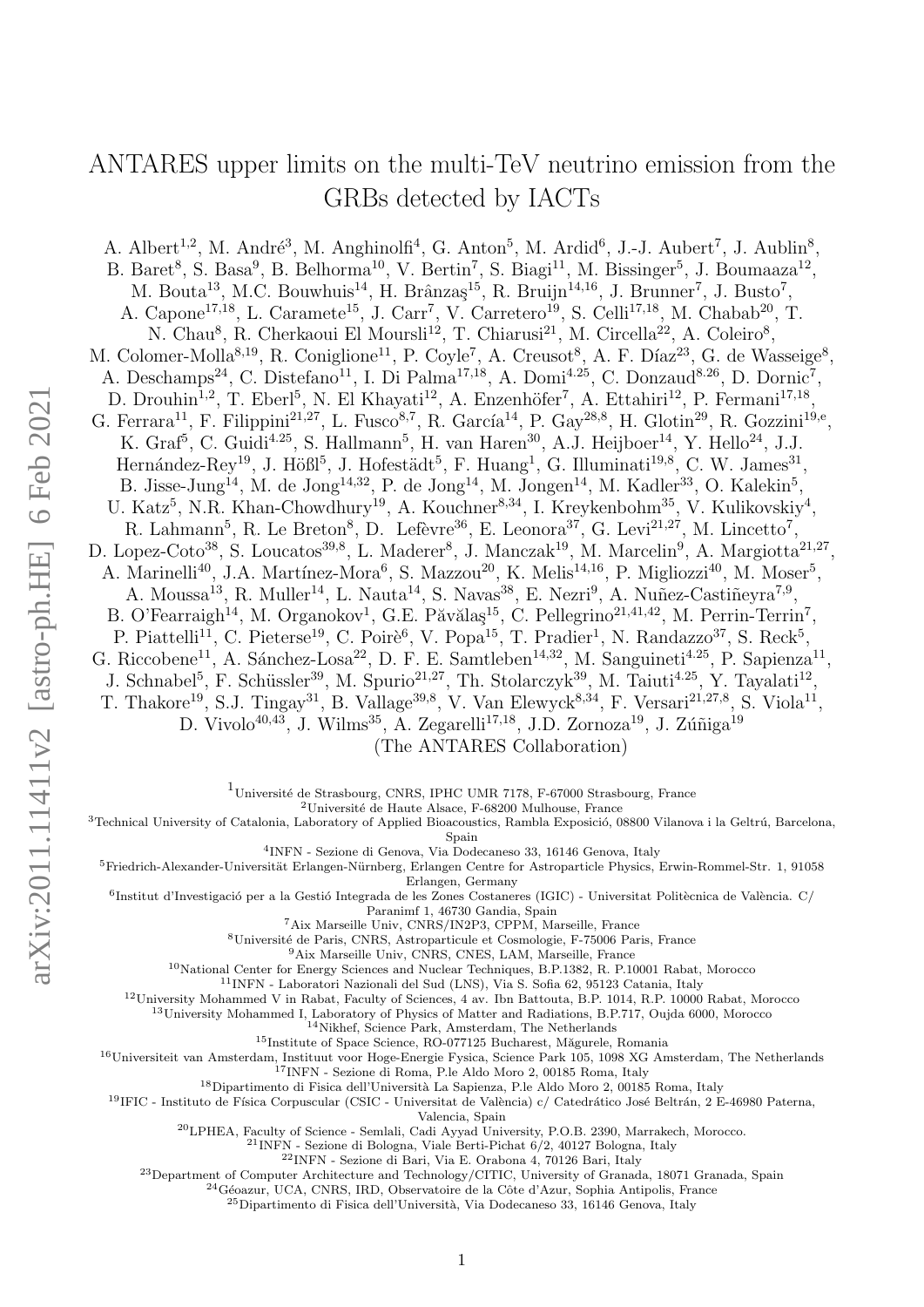<sup>26</sup>Université Paris-Sud, 91405 Orsay Cedex, France

 $^{27}$ Dipartimento di Fisica e Astronomia dell'Università, Viale Berti Pichat 6/2, 40127 Bologna, Italy

<sup>28</sup>Laboratoire de Physique Corpusculaire, Clermont Université, Université Blaise Pascal, CNRS/IN2P3, BP 10448, F-63000 ab, France

<sup>29</sup>LIS, UMR Université de Toulon, Aix Marseille Université, CNRS, 83041 Toulon, France

<sup>30</sup>Royal Netherlands Institute for Sea Research (NIOZ), Landsdiep 4, 1797 SZ 't Horntje (Texel), the Netherlands

<sup>31</sup>International Centre for Radio Astronomy Research - Curtin University, Bentley, WA 6102, Australia

<sup>32</sup>Huygens-Kamerlingh Onnes Laboratorium, Universiteit Leiden, The Netherlands

33Institut für Theoretische Physik und Astrophysik, Universität Würzburg, Emil-Fischer Str. 31, 97074 Würzburg, Germany <sup>34</sup>Institut Universitaire de France, 75005 Paris, France

<sup>35</sup>Dr. Remeis-Sternwarte and ECAP, Friedrich-Alexander-Universität Erlangen-Nürnberg, Sternwartstr. 7, 96049 Bamberg,

Germany

36 Mediterranean Institute of Oceanography (MIO), Aix-Marseille University, 13288, Marseille, Cedex 9, France; Université du Sud Toulon-Var, CNRS-INSU/IRD UM 110, 83957, La Garde Cedex, France

<sup>37</sup>INFN - Sezione di Catania, Via S. Sofia 64, 95123 Catania, Italy

 $^{38}\rm{Dpto.}$ de Física Teórica y del Cosmos & C.A.F.P.E., University of Granada, 18071 Granada, Spain

<sup>39</sup>IRFU, CEA, Université Paris-Saclay, F-91191 Gif-sur-Yvette, France

<sup>40</sup>INFN - Sezione di Napoli, Via Cintia 80126 Napoli, Italy

<sup>41</sup>Museo Storico della Fisica e Centro Studi e Ricerche Enrico Fermi, Piazza del Viminale 1, 00184, Roma

<sup>42</sup>INFN - CNAF, Viale C. Berti Pichat 6/2, 40127, Bologna

<sup>43</sup>Dipartimento di Fisica dell'Università Federico II di Napoli, Via Cintia 80126, Napoli, Italy

February 9, 2021

#### Abstract

The first gamma-ray burst detections by Imaging Atmospheric Cherenkov Telescopes have been recently announced: GRB 190114C, detected by MAGIC, GRB 180720B and GRB 190829A, observed by H.E.S.S. A dedicated search for neutrinos in space and time coincidence with the gammaray emission observed by IACTs has been performed using ANTARES data. The search covers both the prompt and afterglow phases, yielding no neutrinos in coincidence with the three GRBs studied. Upper limits on the energetics of the neutrino emission are inferred. The resulting upper limits are several orders of magnitude above the observed gamma-ray emission, and they do not allow to constrain the available models.

## 1 Introduction

Gamma-ray bursts (GRBs) are one of the most energetic explosive phenomena observed in the Universe through electromagnetic (EM) radiation. However, the physical mechanisms at play during these transient phenomena are not yet fully understood. In particular, if hadronic acceleration takes place within the released outflow, neutrinos and cosmic rays might be produced with the GRB [\[1,](#page-11-0) [2\]](#page-11-1). The observation of astrophysical neutrinos in coincidence with the detected EM radiation would confirm hadronic acceleration and help to improve the understanding of the underlying processes at work.

Two different phases can be distinguished in the EM light-curves observed: a prompt emission extending up to a few tens of seconds where the gamma-ray radiation (believed to arise from internal shocks) presents the highest luminosity, and a long lasting afterglow component, dominated by X-ray and radio emissions [\[3\]](#page-11-2).

Large ground-based Cherenkov detectors observing the showers induced in the atmosphere by high-energy photons (or charged cosmic rays) are well-suited for the observation of GRB gamma rays at  $\mathcal{O}(\text{TeV})$  energies. Current instruments capable of detecting the gamma-ray emission up to these very-high energies (VHE) are the three Imaging Atmospheric Cherenkov Telescopes (IACTs), which perform stereoscopic observations: H.E.S.S., MAGIC and VERITAS. Also the HAWC and LHAASO observatories, which consist of particle detectors observing the secondary particles from the showers initiated in the atmosphere, are capable to detect and distinguish primary gamma-rays from the charged cosmic rays in the same energy range.

Three GRBs have lead to the detection of photons by IACTs: GRB 180720B observed by H.E.S.S. [\[5\]](#page-11-3), GRB 190114C detected by MAGIC [\[6,](#page-11-4) [7\]](#page-11-5) and GRB 190829A [\[8\]](#page-11-6) (ATel #13052), also revealed by the H.E.S.S. telescope. The main general features of the three GRBs are summarised in table [1.](#page-3-0) In particular, the trigger time of the event  $(T_0)$ , the time during which 90% of the total gamma-ray luminosity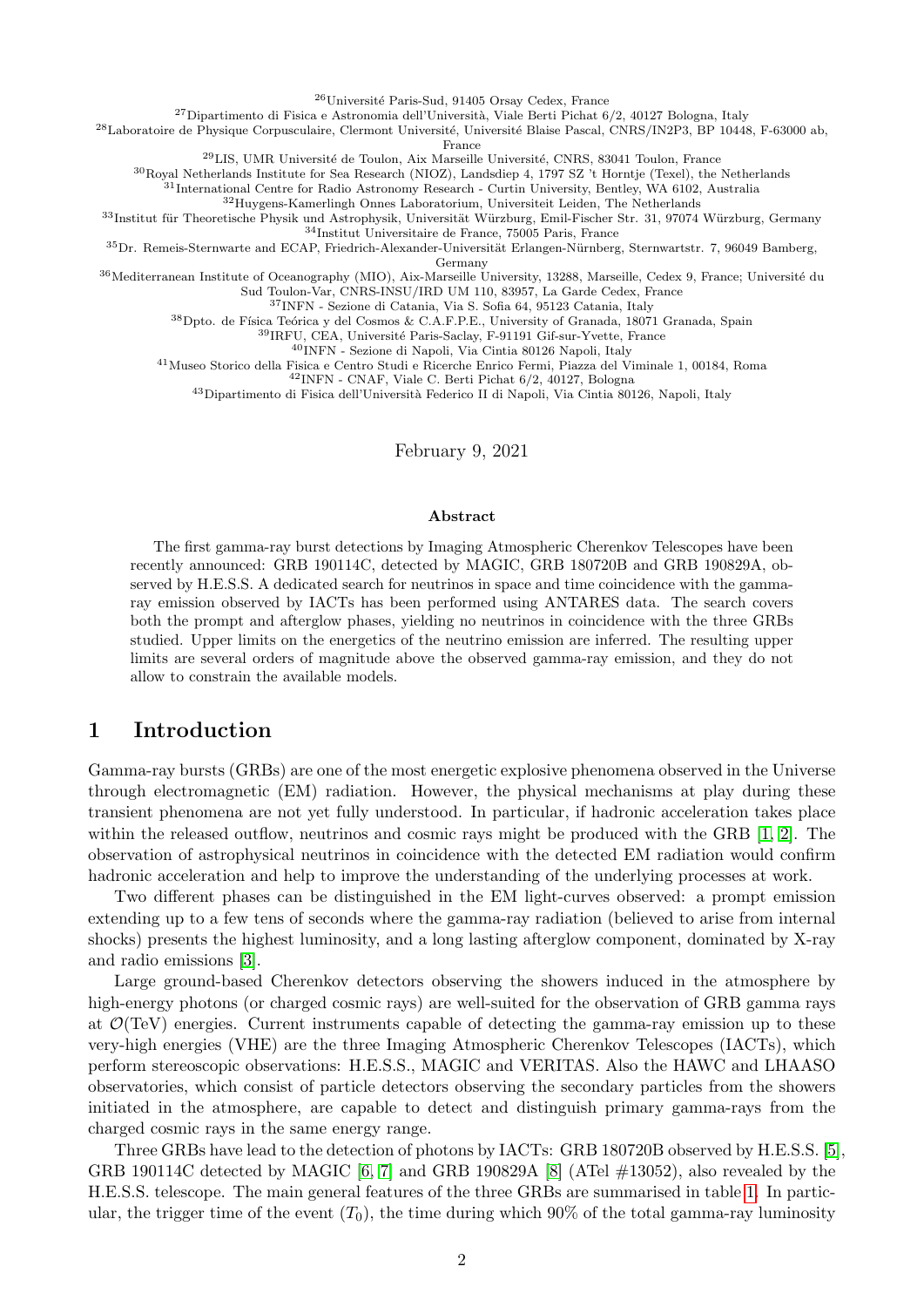is released  $(T_{90})$ , which is given relative to  $T_0$ , the position of the source in equatorial coordinates and its redshift (z) are provided.

Interestingly, the observation of gamma rays with energies >100 GeV taking place hundreds to thousands of seconds after the GRB explosion, namely during the afterglow phase, violates the maximum photon synchrotron energy limit [\[4\]](#page-11-7). In fact, the synchrotron radiation by electrons is characterized by a maximum energy above which this process is not enough to explain the observed photons. This happens when energy losses, which become relevant in the afterglow phase, overcome the efficiency of the acceleration process that yields the synchrotron emission. The violation of the synchrotron limit indicates that an additional mechanism may take place other than synchrotron radiation, opening the possibility for the presence of an hadronic contribution needed to model the full light-curve, motivating a neutrino follow-up.

Even though the VHE photons observed from these three GRB detections by IACTs can be explained by leptonic models within the synchrotron self-Compton scenario [\[9\]](#page-11-8), a subdominant hadronic component is not ruled out by current data, and these sources remain of interest as possible cosmic neutrino emitters. In fact, photo-hadronic interactions  $(p-\gamma)$  are expected to contribute to the GRB emission, both in the prompt phase  $[1, 2, 10]$  $[1, 2, 10]$  $[1, 2, 10]$  as well as in the afterglow  $[11, 12]$  $[11, 12]$ . The latter case was recently explored in [\[13\]](#page-11-12), where the authors show that this mechanism is capable of reproducing the  $\mathcal{O}(\text{TeV})$  observations of GRB 190114C and GRB 180720B.

Previous searches have not detected a significant neutrino flux associated with standard GRBs, namely emitting in the keV to GeV domain [\[14,](#page-11-13) [15,](#page-11-14) [16\]](#page-11-15). In these papers, a model-dependent search for a prompt emission seen as upgoing muon neutrinos in the detector is carried out, covering from the event trigger at  $T_0$  up to  $T_{90}$ . However, GRBs emitting in the TeV domain might possibly behave differently from those previously investigated. Indeed, the presence of a high-energy component in their radiation spectra might constitute a promising feature also in terms of neutrino emission.

In this paper, a dedicated study is carried out for each of the three promising GRBs to investigate a potential hadronic component that could be present in the EM data. The document is organised as follows: the ANTARES telescope and principles of neutrino searches are introduced in section [2.](#page-3-1) The analysis method and the event selection are explained in section [3.](#page-4-0) Sections [4,](#page-5-0) [5](#page-6-0) and [6](#page-8-0) focus on each of the three GRB events, describing their characteristics and providing details and results of the neutrino search performed. The conclusions are drawn in section [7.](#page-9-0)

<span id="page-3-0"></span>

| Table 1: General features of the three GRB events considered in the analysis. The first column is the        |
|--------------------------------------------------------------------------------------------------------------|
| GRB event name. The next two columns indicate the date and time $(T_0)$ of the event trigger. The            |
| fourth column provides the $T_{90}$ , which is measured with respect to $T_0$ . The last two columns contain |
| the redshift and position of the source in equatorial coordinates.                                           |

| Event       | Date       | $T_0$ (UTC time) | $T_{90}$ (s) |        | $(RA; \delta)$                      |
|-------------|------------|------------------|--------------|--------|-------------------------------------|
| GRB 180720B | 20/07/2018 | 14h:21m:40s      | 50           | 0.653  | $(0.53^{\circ}; -2.93^{\circ})$     |
| GRB 190114C | 14/01/2019 | 20h:57m:03s      | 116          | 0.42   | $(-54.51^{\circ};\,-26.94^{\circ})$ |
| GRB 190829A | 29/08/2019 | 19h:55m:53s      | 63           | 0.0785 | $(45.6^{\circ}; -7.1^{\circ})$      |

## <span id="page-3-1"></span>2 ANTARES neutrino search

The ANTARES telescope [\[17\]](#page-12-0), located in the Mediterranean Sea, is the longest-lived neutrino detector operating in the Northern Hemisphere. The detector consists of a three-dimensional array of 885 optical modules (OMs) distributed over 12 vertical strings. The lowest OM of each detection string is located at a depth of about 2375 m. Each OM houses a 10" photomultiplier tube. OMs are arranged in groups of three to form a storey.

In astrophysical neutrino searches with neutrino telescopes, the atmospheric muon background component is dominant. For this reason, the standard astrophysical neutrino analyses select events seen as upgoing in the detector, since only neutrinos can travel through the Earth [\[18\]](#page-12-1). This defines the horizon of neutrino telescopes. However, with an astronomical signal defining the search sky position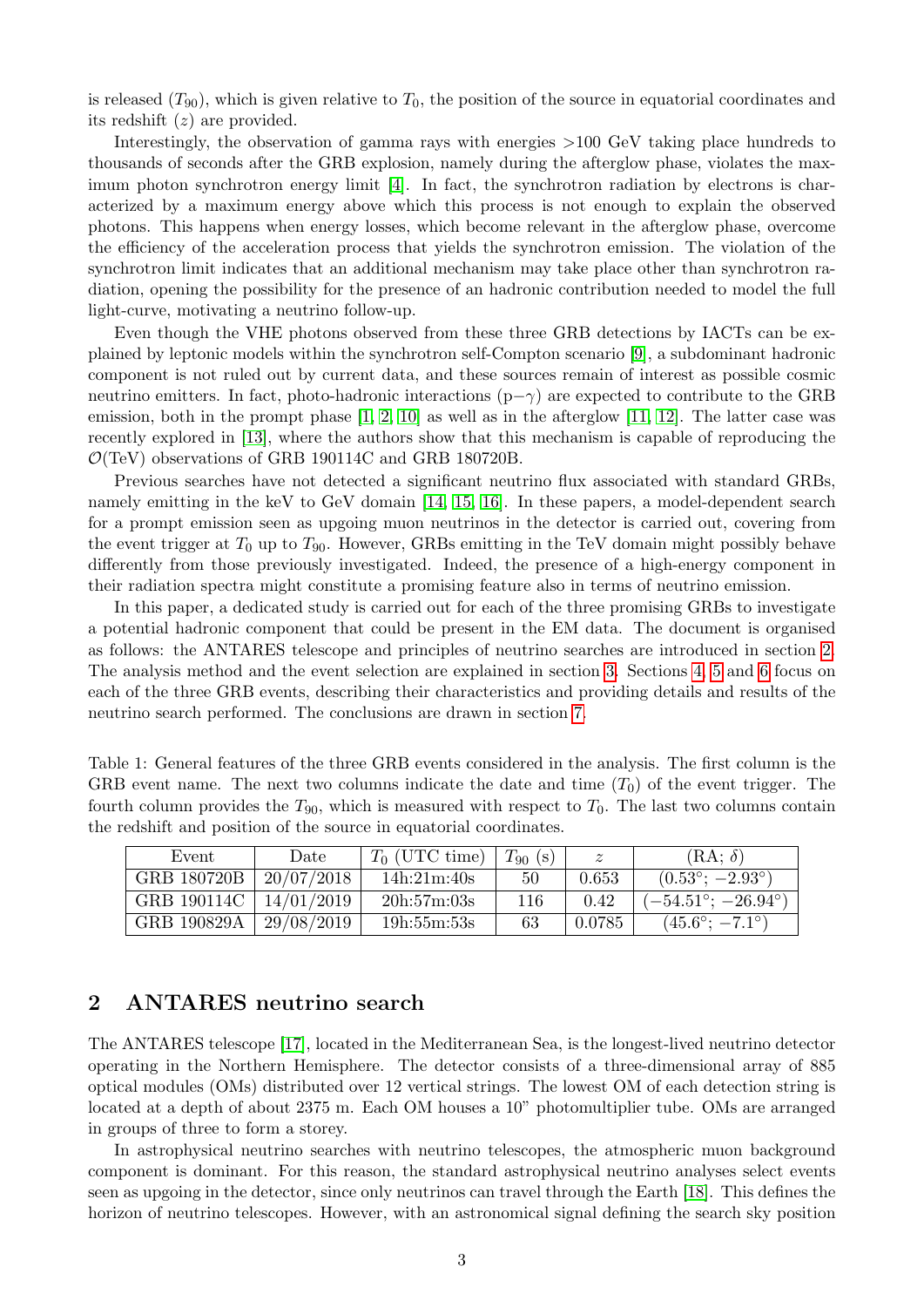and time window, the background is significantly reduced, and it is possible to extend the search over the full sky [\[19\]](#page-12-2). As a consequence, both hemispheres (sky regions above and below the horizon), with different background conditions, are considered in the analysis.

Two different event topologies can be identified in neutrino telescopes: tracks and showers. On the one hand, muons produced in the interaction of cosmic rays in the atmosphere, and as a product of muon neutrino charged current interactions in sea water, give rise to long tracks of detectable Cherenkov light. On the other hand, showers induce quasi-spherical light depositions in the detector, which are the result of neutral current interactions of all neutrino flavors, as well as from electron neutrino charged current interactions. The ANTARES detector achieves a median angular resolution of 0.4◦ at 10 TeV for track events [\[18\]](#page-12-1), and about 3◦ for shower events [\[20\]](#page-12-3). An all-flavor neutrino search is possible using the two event topologies. The very different expected background levels for upward- and downward- going events require different selection criteria, yielding four data samples analysed separately when the two topologies (tracks and showers) are considered.

When an astrophysical transient event, potentially a neutrino source, triggers an alert, a real-time neutrino follow-up is performed to look for candidates in the data. This online search only applies to upgoing track-like events, and it is useful in order to provide rapid information to the community in form of ATELs and GCN circulars. Afterwards, a refined analysis is carried out which incorporates dedicated offline calibrations [\[21,](#page-12-4) [22,](#page-12-5) [23\]](#page-12-6) to the data as well as a run-by-run driven Monte Carlo simulation [\[24\]](#page-12-7) for a more precise estimate of the detector response to the searched astrophysical flux.

## <span id="page-4-0"></span>3 Analysis method

For each of the GRBs analysed in this paper, the time window of the search is adjusted to cover the interval ranging from the trigger time up to the end of the observations by IACT's. In fact, the exact time where neutrinos are expected after the burst and with respect to the  $\mathcal{O}(TeV)$  gamma rays is highly model dependent [\[25,](#page-12-8) [26\]](#page-12-9). Moreover, the observational conditions of IACTs are driven by background light contamination and zenith angle constraints. Therefore, the time coverage of the observations in their sensitive energy range, with respect to the burst onset and the end of the afterglow observations, might just come from their limited observational time with good data conditions, which may result in missing the prompt radiation as well as the very late afterglow emission. Nevertheless, in order to be as model independent as possible, the time window is restricted in this work to the intervals encompassing the detection of the burst and the observation of VHE photons by IACTs. These short time windows present the advantage to allow for a follow-up also when the sources are above the ANTARES horizon (producing downgoing events in the detector), which was the case during the IACTs observations, since the short exposure reduces the overall background. The duration of the time windows  $(\delta t_{\text{total}})$  that will be used for each of the GRB events, as well as the interval during which the source was seen respectively as upgoing and downgoing ( $\delta t_{\text{up}}$  and  $\delta t_{\text{down}}$ ) are summarised in table [2.](#page-4-1)

<span id="page-4-1"></span>Table 2: Duration of the search time windows used in the neutrino follow-up analysis of each GRB event. The hyphen indicates that the source was not below the ANTARES horizon during the search time window.

| Event       | $\delta t_{\rm total}$ | $\delta t_{\text{up}}$ | $\delta t_{\rm down}$ |
|-------------|------------------------|------------------------|-----------------------|
| GRB 180720B | 12.1 h                 | 7.7 h                  | 4.4 h                 |
| GRB 190114C | $2804$ s               |                        | 2804 s                |
| GRB 190829A | 8.1 h                  | 2.85h                  | 5.25h                 |

The event selection applied in this work is the one commonly followed in ANTARES for transient sources, detailed in [\[19\]](#page-12-2). The spatial search region around each source, also called the region of interest, is optimised for each event. The quality cuts of the reconstruction that allow to reach the most constraining limits are optimised by maximising the signal expectation assuming an  $E^{-2}$ neutrino spectrum while keeping the false alarm rate below the desired threshold. The  $E^{-2}$  spectrum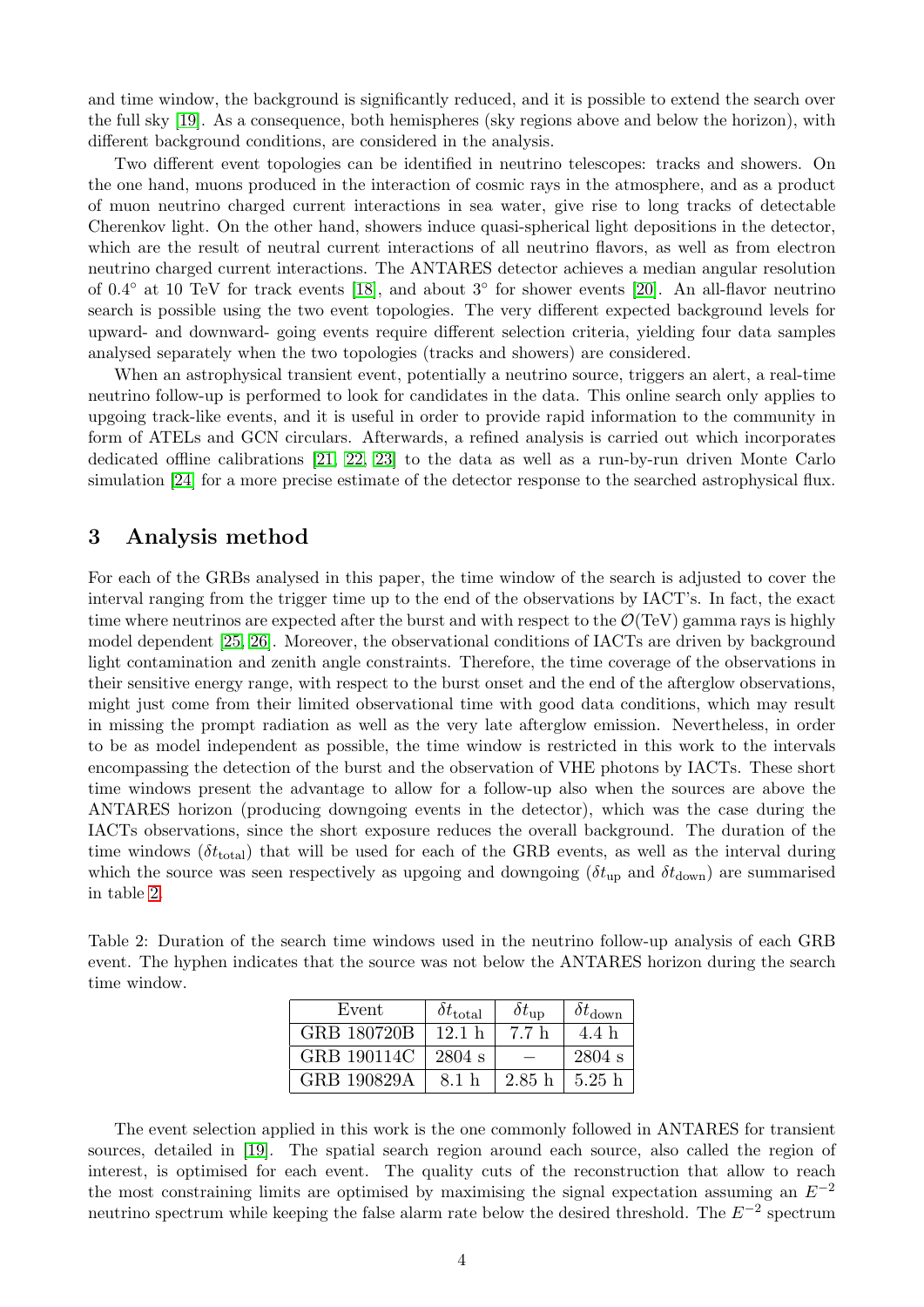is expected in the case of the generic Fermi acceleration mechanism [\[27\]](#page-12-10). It is the sole assumption made for the signal expectation in the analysis.

The selection criteria is chosen so that one neutrino candidate event passing the analysis cuts found in time and space coincidence with the gamma-ray emission leads to a  $3\sigma$  detection. Using Poisson statistics, this requirement is equivalent to imposing that the probability to have one background event is smaller than  $p_{3\sigma} = 2.7 \times 10^{-3}$ . The quality parameters used to optimise each event sample are summarised in table [3.](#page-5-1)

<span id="page-5-1"></span>

| Sample            | <b>Quality parameters</b>                                                |
|-------------------|--------------------------------------------------------------------------|
| Upgoing tracks    | Likelihood of the track reconstruction $(\Lambda)$ [18]                  |
| Downgoing tracks  | $\Lambda$ and track energy estimate $(N_{\text{hits,tr}})$ [18]          |
| Upgoing showers   | Likelihood ratio $(L_u)$ [20] and Random Decision Forest classifier [28] |
| Downgoing showers | $L_{\mu}$ and shower energy estimate $(N_{\text{hits.sh}})$ [20]         |

Table 3: Quality parameters of the reconstruction used for the event selection, for each event sample.

In case no neutrino is found in time and space coincidence, upper limits on the neutrino spectral fluence, the total energy release in neutrinos, and the fraction of energy going into pions over that going into electrons, will be derived. The systematic uncertainties related to the ANTARES detector, detailed in ref. [\[19\]](#page-12-2), have been studied. The evaluated total systematic uncertainty on the neutrino fluence upper limit is of about 33% for upgoing and 42% for downgoing events.

#### <span id="page-5-0"></span>4 GRB 180720B and the gamma-ray observation by H.E.S.S.

On 20th July 2018, the GBM instrument on board the Fermi satellite triggered on the gamma-ray emission from GRB 180720B at UTC time  $T_0 = 14$ h: 21m: 40s [\[29\]](#page-12-12). The burst was also triggered on by Swift-BAT, 5 s later [\[30\]](#page-12-13). This event appears to be the 6th brightest GRB ever observed by Fermi-GBM, and the GRB with the second highest energy flux observed by Swift-XRT [\[30\]](#page-12-13) in the afterglow (11 h after  $T_0$ ), with a very long X-ray plateau. The source has been measured by the VLT to be at a redshift of  $z = 0.653$ , with a  $T_{90} = 48.9$  s measured by Fermi-GBM [\[5\]](#page-11-3). The source was positioned at equatorial coordinates  $(RA; \delta) = (0.53^{\circ}; -2.93^{\circ}).$ 

The source GRB 180720B entered in the H.E.S.S. field of view about 10.1 h after  $T_0$ . An observation was performed with a total exposure of 2 h that led to a  $5\sigma$  detection of  $\mathcal{O}(\text{TeV})$  gamma-ray emission [\[5\]](#page-11-3). The H.E.S.S. observation was not notified to the community, preventing a fast follow-up by ANTARES.

#### 4.1 Neutrino follow-up

The search for neutrino emission from the GRB starts 350 s before  $T_0$  to include potential precursors [\[31\]](#page-12-14), and extends 10.1 h (until the start of the H.E.S.S. observation) plus 2 h (to take into account the H.E.S.S. exposure) after the  $T_0$ . During the search window, [-350 s, +12.1 h], the position of the source changes in the ANTARES local detector frame. As mentioned in section [3,](#page-4-0) the two sky hemispheres are considered separately due to the different background conditions. This corresponds to a 7.7 h search below the ANTARES horizon (i.e., for events seen as upgoing in the detector local frame), including  $T_0$  and the prompt emission, and a 4.4 h search for downgoing events (above the horizon), covering the H.E.S.S. observation of the afterglow.

The size of the region of interest and the quality cuts are optimised following the method described in section [3.](#page-4-0) For tracks, the optimal search region results in a circle of 2° radius around the source for both upgoing and downgoing events. The optimised region of interest for the shower search is a circle of radius 24◦ and 7◦ , for upgoing and downgoing events, respectively. The higher background rates in the downgoing sky due to the atmospheric muon flux explains the reduced angular search window with respect to upgoing events. The analysis yields no neutrino counterpart to the GRB signal after unblinding the data.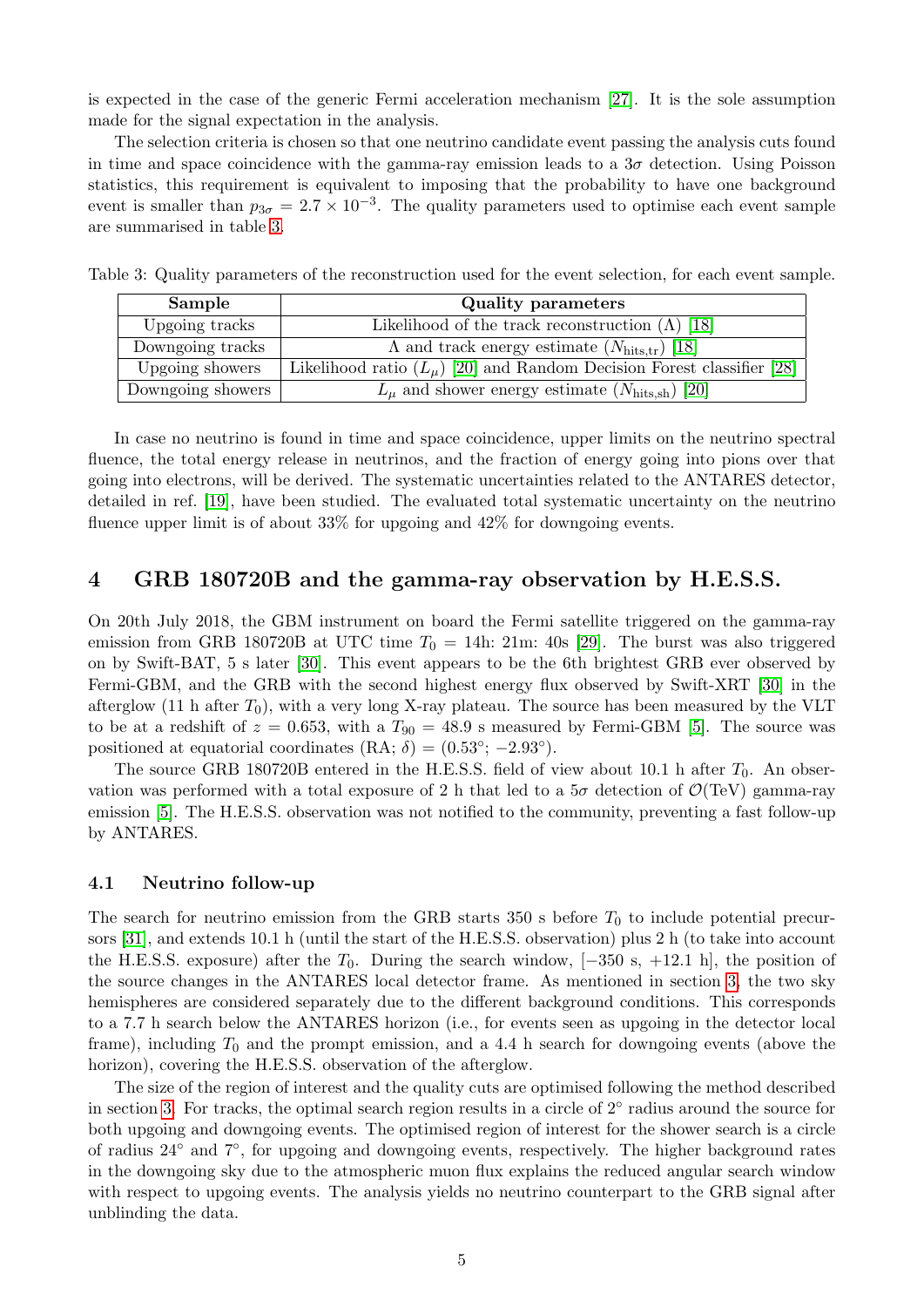#### <span id="page-6-4"></span>4.2 Upper limits on the neutrino emission

The time-integrated neutrino flux from a given astrophysical source  $(dN/dE_{\nu},$  in GeV<sup>-1</sup> $\cdot$  cm<sup>-2</sup>) is used to compute the expected number of neutrinos that would be observed from a source at declination  $\delta$ in a detector with effective area  $A_{eff}(E_{\nu},\delta)$ :

$$
N_{\nu} = \int \frac{dN}{dE_{\nu}} (E_{\nu}) A_{eff} (E_{\nu}, \delta) dE_{\nu}.
$$
\n(1)

Assuming that the neutrino differential energy distribution is a power law with spectral index  $\gamma = 2$ , then the spectral fluence at the detector can be expressed as follows:

<span id="page-6-1"></span>
$$
\phi_0 = E_\nu^2 \frac{dN}{dE_\nu} [\text{GeV} \cdot \text{cm}^{-2}] \tag{2}
$$

Fluence upper limits (ULs) can easily be derived from Eq. [2,](#page-6-1) considering the Poisson 90% confidence level upper limit when no event is observed,  $N_{\nu}^{90\%} = 2.3$  events. This leads to an upper limit on the neutrino spectral fluence:  $\phi_{0,\text{up}}^{90\%} = 1.5 \text{ GeV} \cdot \text{cm}^{-2}$  for the upgoing search, and  $\phi_{0,\text{down}}^{90\%} = 10 \text{ GeV} \cdot \text{cm}^{-2}$ for the downgoing search. Since the redshift of the source is known, the luminosity distance  $D<sub>L</sub>(z)$ can be computed so that the fluence upper limits can be converted into upper limits on the total isotropic neutrino energy emitted within the 5−95% energy range of the analysis (reported in table [4\)](#page-10-0) following:

<span id="page-6-3"></span>
$$
E_{\nu,\text{iso}} = \frac{4\pi D_L(z)^2}{1+z} \int_{E^{5\%}}^{E^{95\%}} E_{\nu}^{-2} \phi_0^{90\%} E_{\nu} dE_{\nu}.
$$
 (3)

The cosmological parameters from [\[32\]](#page-12-15) are used to obtain the luminosity distance from the measured redshift. The results obtained are  $E_{\nu,\mathrm{iso}}^{\text{up}} \leq 2 \times 10^{55}$  erg [2.5 TeV; 4.0 PeV] and and  $E_{\nu,\mathrm{iso}}^{\text{down}} \leq$  $1\times10^{56}$  erg [20 TeV; 30 PeV] for upgoing and downgoing events, respectively. These neutrino limits are about 30 (upgoing) and 200 (downgoing) times above the isotropic energy inferred from EM observations,  $E_{\gamma,iso} = 6 \times 10^{53}$  erg [50; 300 keV] [\[5\]](#page-11-3).

Moreover, one can make use of Eq. (5) in [\[33\]](#page-12-16) to set constrains on the fraction of energy going respectively into pions and electrons:

<span id="page-6-2"></span>
$$
F_{\nu} = \frac{1}{12} \frac{f_{\pi}}{f_e} \frac{F_{\gamma}}{\ln(E_{\text{max},e}/E_{\text{min},e})},\tag{4}
$$

where  $E_{\text{max,e}}$  and  $E_{\text{min,e}}$  represent respectively the maximum and minimum energy of electrons radiating photons with fluence  $F_{\gamma}$ . The factor 1/12 comes, first from the fact that the fraction of the proton energy that goes into neutrinos is  $\sim f_{\pi}/4$ ,  $f_{\pi}$  being the fraction that goes into pions, and second because we are computing a one-flavor neutrino limit  $(1/3)$ . Now, we are interested in obtaining this same Eq. [\(4\)](#page-6-2) as a function of the photon and neutrino energies only. By relating the electron's energy to the emitted photon's energy as  $E_\gamma \propto E_e^2$  (holding e.g. in the case of synchrotron and inverse Compton emission), and by moving from fluence to isotropic energy, analogously to Eq. [\(3\)](#page-6-3), we derive:

<span id="page-6-5"></span>
$$
\frac{f_{\pi}}{f_e} = 12 \frac{1}{2} \ln \left( \frac{E_{\text{max},\gamma}}{E_{\text{min},\gamma}} \right) \frac{E_{\text{iso},\nu}}{E_{\text{iso},\gamma}} \frac{\ln(E_{\text{max},\gamma}/E_{\text{min},\gamma})}{\ln(E_{\text{max},\nu}/E_{\text{min},\nu})},\tag{5}
$$

where  $E_{\text{max},\gamma}$  and  $E_{\text{min},\gamma}$  are the maximum and minimum energy of the range of the EM measurement of  $E_{\text{iso},\gamma}$ .  $E_{\text{min},\nu}$  and  $E_{\text{max},\nu}$  are defined by the 5–95% energy range of the neutrino analysis. All these values are reported in table [4.](#page-10-0) The resulting limits are  $(f_{\pi}/f_e)_{\text{up}} \lesssim 80$  and  $(f_{\pi}/f_e)_{\text{down}} \lesssim 600$ , respectively for upgoing and downgoing events.

## <span id="page-6-0"></span>5 GRB 190114C and the observation by MAGIC

On January 14th 2019, the BAT instrument on board the Swift satellite triggered on the gamma-ray emission from GRB 190114C at  $T_0 = 20h$ : 57m: 03s UTC [\[34\]](#page-12-17). The burst has also been detected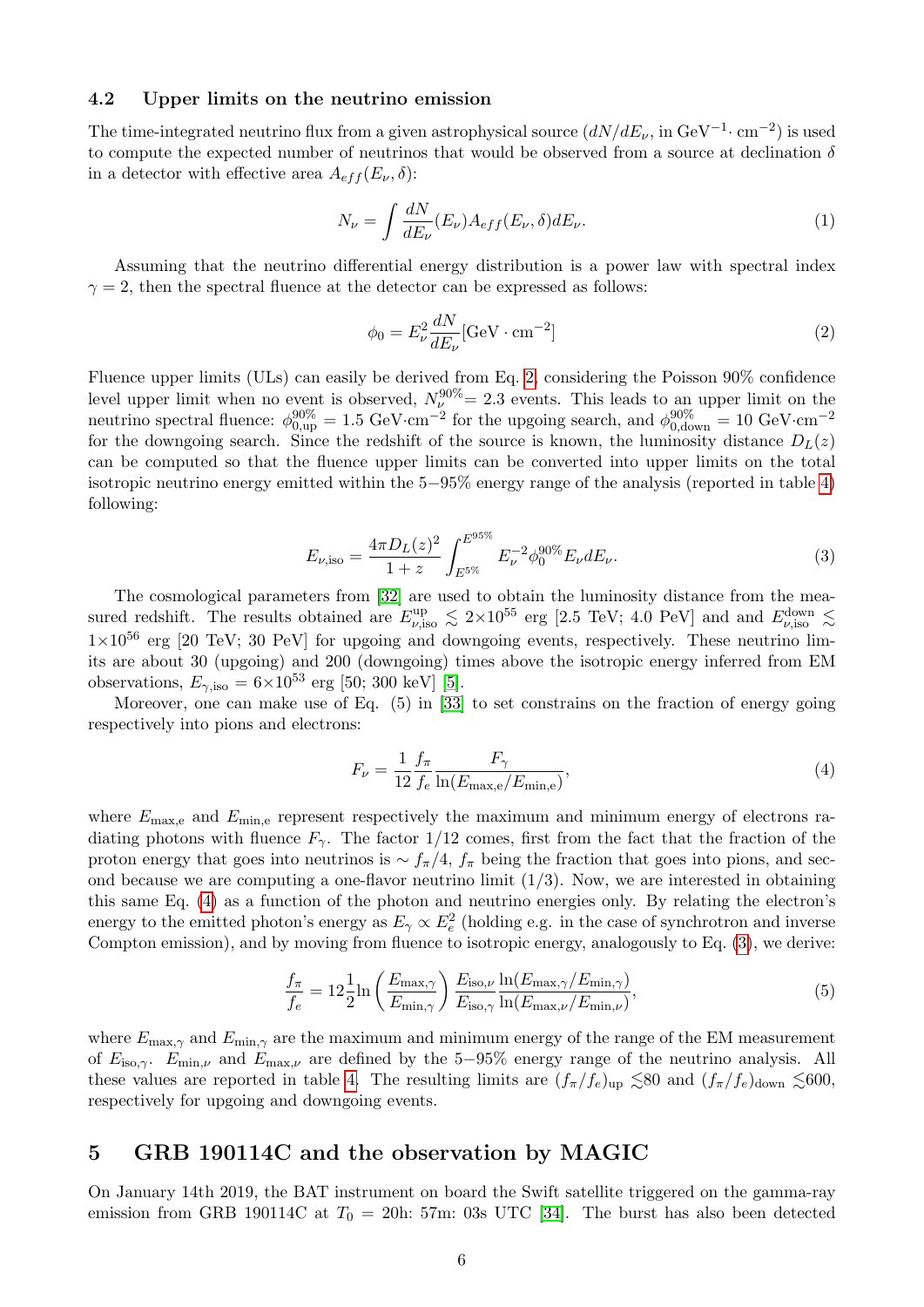by other satellite-based instruments like Fermi-GBM [\[35\]](#page-12-18) and Integral/SPI-ACS [\[36\]](#page-12-19). The MAGIC telescope performed an observation of the source during about 40 minutes, starting ∼ 50 s after the trigger. MAGIC observations led to a  $>20\sigma$  detection [\[37\]](#page-12-20). The source has been estimated to be at a redshift of  $z = 0.42$  [\[39\]](#page-12-21). The  $T_{90}$  has been measured to be about 116 s by Fermi-GBM [50 keV; 300 keV] [\[35\]](#page-12-18) and about 362 s by Swift-BAT [15 keV; 350 keV] [\[40\]](#page-12-22). The GRB was located at equatorial coordinates  $(RA; \delta) = (-54.51^{\circ}; -26.94^{\circ}).$ 

For this event, the total isotropic energy observed by Fermi-GBM during  $T_{90}$  was  $E_{\gamma,\text{iso}}$  2.5×10<sup>53</sup> erg in the  $[1 \text{ keV}; 10 \text{ MeV}]$  interval  $[6]$ . The value measured by MAGIC in the  $[300 \text{ GeV}; 1 \text{ TeV}]$  energy band was  $E_{\gamma,iso} = 2 \times 10^{52}$  erg [\[7\]](#page-11-5).

#### 5.1 Neutrino follow-up

At the time of the alert, the source was above the ANTARES horizon, which prevented a real-time follow-up. A dedicated search over the ANTARES dowgoing sky using tailored offline calibrations and reconstruction of the data is carried out. Neutrino emission is searched over a time window of 2804 s, in the range  $[T_0-350, T_0+2454]$  s. By starting 350 s before the trigger time  $(T_0)$  the search takes into account possible GRB precursors, as motivated in [\[31\]](#page-12-14), and by extending it up to 2454 s after  $T_0$ , it is covering the entire prompt burst phase up to the end of the observation by MAGIC in the afterglow [\[7\]](#page-11-5).

For each sample, the search region is optimised following the same procedure and assumptions as the ones described in section [3.](#page-4-0) For tracks, the good angular resolution leads to an optimised region for the search of 2° radius around the source position. The less accurate direction estimate for showers leads to a search region of 22◦ around the source. After the selection is applied and the data unblinded, no neutrino is found in ANTARES data in time and space coincidence with the electromagnetic GRB emission.

#### 5.2 Upper limits on the neutrino emission

From the non-detection, an upper limit on the neutrino spectral fluence can be derived to constrain the neutrino emission from this source.

The ANTARES 90% UL is computed assuming an  $E^{-2}$  neutrino spectrum over an extended window of 2804 s. The obtained integrated neutrino fluence UL is  $\phi_0^{90\%} = 1.6 \text{ GeV} \cdot \text{cm}^{-2}$ . For comparison, the results by the IceCube neutrino follow-up provides a limit of  $\phi_0^{90\%} = 0.44 \text{ GeV} \cdot \text{cm}^{-2}$  (ATel #12395).

Results are shown in figure [1](#page-8-1) in the form of a differential fluence upper limit as a function of the energy. MAGIC data in [\[7\]](#page-11-5) (Extended Data Table 1) are used to infer the differential gamma-ray fluence corresponding to the MAGIC flux over the time window  $\Delta t$  as follows: and integrating the MAGIC flux normalisation  $(\phi_0^{\gamma})$  $\binom{\gamma}{0}$  over the selected time window  $(\Delta t)$ ,

$$
E_{\gamma}^{2} \frac{dN}{dE_{\gamma}} = \phi_{0}^{\gamma} \times \left(\frac{E_{\gamma}}{E_{\text{pivot}}}\right)^{-\alpha} \times \Delta t \times E_{\gamma}^{2},\tag{6}
$$

where  $E_{\text{pivot}}$ ,  $\phi_0^{\gamma}$  $\alpha_0^{\gamma}$  and  $\alpha$  are respectively the pivot energy, the flux normalisation and photon index describing the spectrum as fitted by MAGIC.  $E_{\gamma}$  is the photon energy in the range of the MAGIC observation [300 GeV−1 TeV] [\[6,](#page-11-4) [7\]](#page-11-5).

Such limits are derived for both the first data analysis time interval of the MAGIC observation (68- 110 s from the Swift trigger), corresponding to the blue band in figure [1,](#page-8-1) and over the full time window adopted for the spectral analysis (62-2400 s), corresponding to the orange band in figure [1.](#page-8-1) Both are compared, including the corresponding systematic uncertainties in the spectral fit, to the ANTARES and IceCube neutrino upper limits. The neutrino limit obtained in this work is orders of magnitude above the MAGIC flux. Therefore, the hadronic content of the source cannot be constrained.

As in section [4.2,](#page-6-4) if the distance of the source is known, one can evaluate the upper limit on the total energy emitted in neutrinos within the 5−95% energy range of the search using Eq. [3.](#page-6-3) For this event, the result obtained is  $E_{\nu,\text{iso}} \lesssim 8 \times 10^{54}$  erg [7 TeV; 20 PeV], which is 400 times above the one measured by the MAGIC telescope ( $E_{\gamma,\text{iso}} = 2 \times 10^{52} \text{ erg}$ ).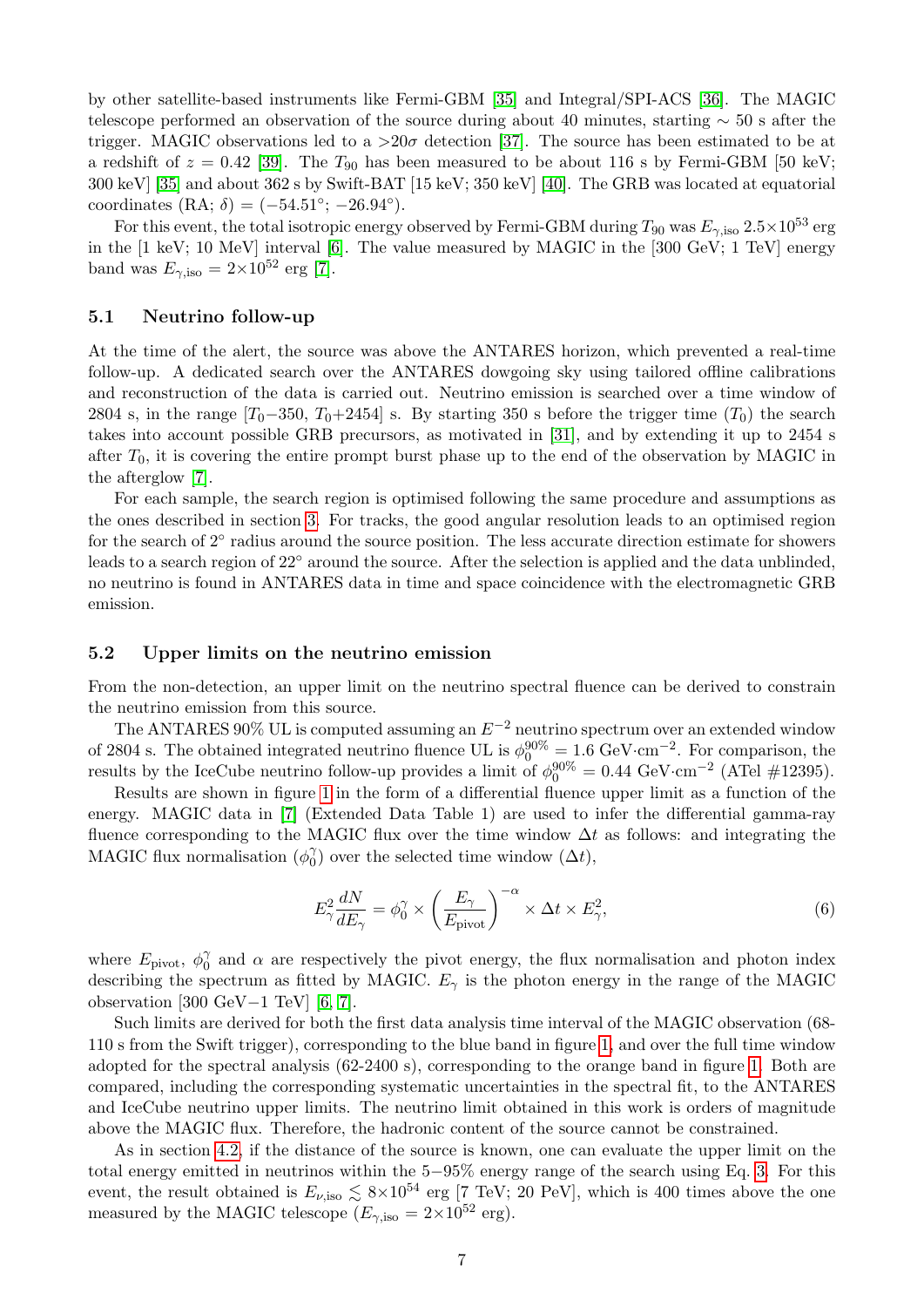

<span id="page-8-1"></span>Figure 1: ANTARES 90% differential (black arrows) and integrated (pink line) spectral fluence upper limits as a function of the neutrino energy for GRB 190114C. The pink line shows the limit integrated in the 5−95% energy range of the analysis (see table [4\)](#page-10-0). An extended emission over 2804 s, with the time interval detailed in the legend, is used in the analysis, and an  $E^{-2}$  neutrino spectrum is assumed. The IceCube upper limits (green line) from ATel #12395 is shown for comparison. Also shown is the MAGIC gamma-ray spectral fluence for the first time bin of the analysis (68-110 s, blue band), and for the overall time window (62-2400 s, orange band).

Finally, limits on the pion to electron energy fraction can also be derived, yielding as a result  $(f_\pi/f_e)_{\text{down}} \lesssim 2 \times 10^3$ , computed considering the Fermi-GBM measurement:  $E_{\gamma,\text{iso}} = 2.5 \times 10^{53}$  erg in the interval [1 keV; 10 MeV].

### <span id="page-8-0"></span>6 GRB 190829A and the observation by H.E.S.S.

The GBM instrument on board the Fermi satellite triggered on the gamma-ray emission from GRB 190829A on 29th August 2019 at the time  $T_0 = 19h$ : 55m: 53s UTC [\[41\]](#page-12-23). The source has been measured to be at a redshift of  $z = 0.0785$  [\[38,](#page-12-24) [42\]](#page-12-25), with a  $T_{90}$  of 63 s [\[43\]](#page-13-0). The observation of this source with the H.E.S.S. telescope started 4 h and 20 min after  $T_0$ , and the total exposure of 3 h and 40 min led to a significant (>5σ excess) detection, with  $\sim$  TeV gamma-ray emission observed during the afterglow [\[8\]](#page-11-6). The position of the source is  $(RA; \delta) = (45.6^{\circ}; -7.1^{\circ}).$ 

The light-curve of GRB 190829A measured by Fermi [\[41\]](#page-12-23) shows two peaks, and the total isotropic energy derived using the best fit to the multi-wavelength spectrum is  $E_{\gamma,iso} = 3 \times 10^{50}$  erg [1 keV; 10 MeV] [\[44\]](#page-13-1). The synchrotron self-Compton scenario is compatible with both the limits set from the non-observation by Fermi-LAT and the detection at VHE by H.E.S.S. [\[44\]](#page-13-1). However, the H.E.S.S. analysis is not yet public and these conclusions are only based on Fermi-LAT upper limits and an estimation of the H.E.S.S. sensitivity.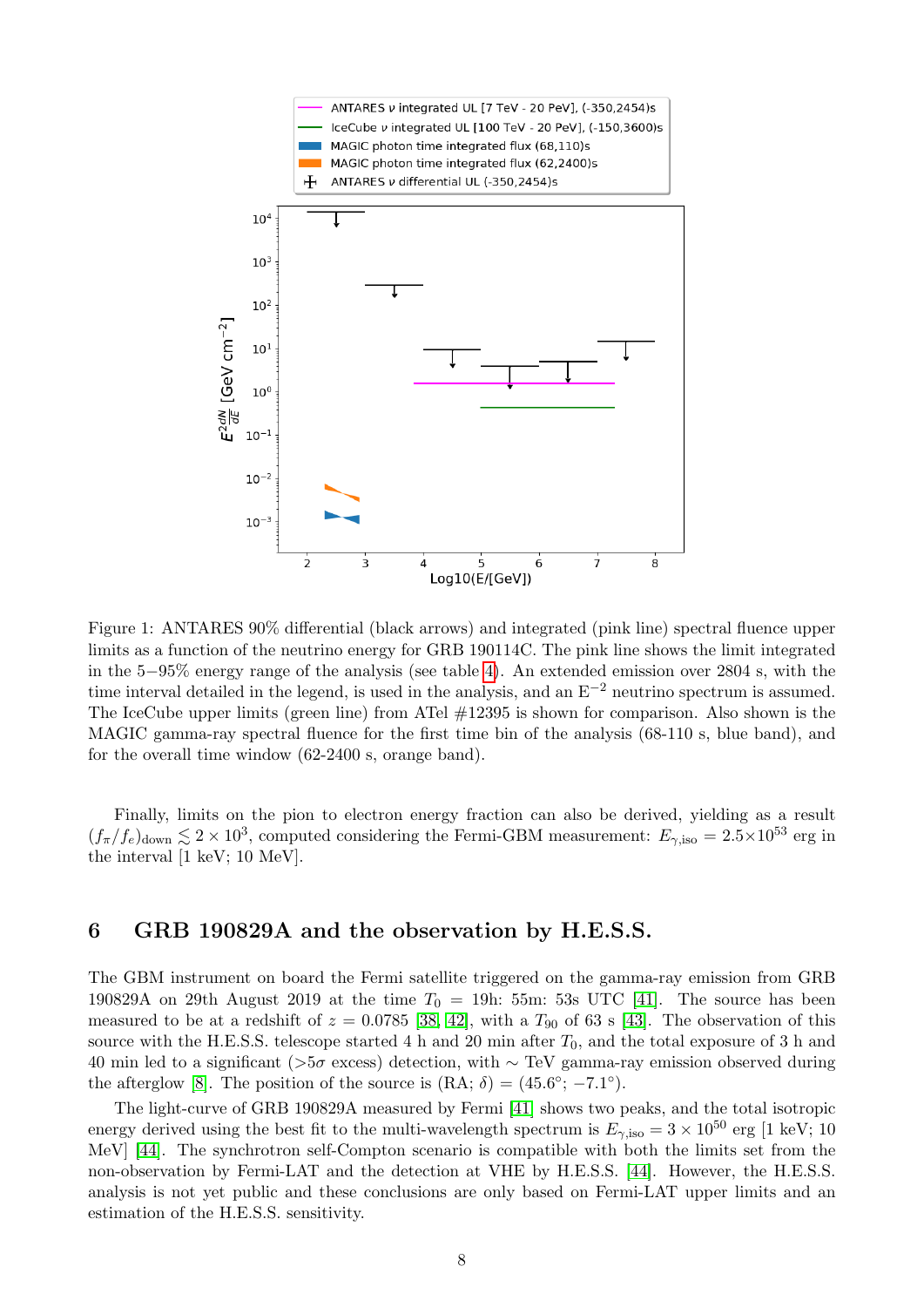#### 6.1 Neutrino follow-up

A real-time search was performed with ANTARES within  $\pm 1$  h from  $T_0$ , and in three degrees around the source position. No upgoing tracks were observed [\[45\]](#page-13-2). In this work, the dedicated offline neutrino search is presented. The analysis focuses on a potential neutrino emission during the ∼8.1 h duration of the EM light-curve of the GRB, up to the end of the observations reported by H.E.S.S. in [\[8\]](#page-11-6). As for the previous GRBs, a short window before  $T_0$  is considered according to ref. [\[31\]](#page-12-14). During the ∼8.1 h, the source changes its position in the local detector frame. Therefore, two separate searches are carried out for the time windows where the source is below and above the ANTARES horizon. This corresponds to a 2.85 h search below the ANTARES horizon (i.e., for upgoing events), including  $T_0$  and the prompt emission, and a 5.25 h search for downgoing events (above the horizon), containing the H.E.S.S. observation of the afterglow.

The search is performed separately for the different samples as described in section [3.](#page-4-0) For tracks, the optimal search region is found to be a circle of  $2<sup>°</sup>$  radius around the source for the upgoing search and 1◦ for downgoing events. For shower events, the optimised region of interest for the search is a circle with  $20°$  radius for upgoing events and  $9°$  for the downgoing sky.

The same procedure as before is applied, imposing the expected number of background events to be below  $2.7 \times 10^{-3}$  over the entire search window. After unblinding the data, no neutrino is found in correlation with the GRB signal.

#### 6.2 Upper limits on the neutrino emission

As for the GRBs discussed above, the 90% CL upper limits on time-integrated neutrino flux, the total energy emitted in neutrinos, and the fraction of energy going respectively into pions and electrons, are provided.

The obtained 90% CL neutrino fluence upper limits are  $\phi_0^{90\%} = 1.4 \text{ GeV} \cdot \text{cm}^{-2}$  for the upgoing search and 4 GeV·cm<sup>-2</sup> for the downgoing search. Using the measured redshift and the relation in Eq. [3,](#page-6-3) the fluence upper limits are translated into upper limits on the total isotropic neutrino emission, which are:  $E_{\nu,\text{iso}} \lesssim 2 \times 10^{53}$  erg [2.5 TeV; 4.0 PeV] for the search using upgoing events and  $E_{\nu,\text{iso}} \lesssim 7\times10^{53}$  erg [15 TeV; 25 PeV] when searching for downgoing events. Finally, limits on the fraction  $(f_{\pi}/f_e)$  are set using Eq. [5.](#page-6-5) The results obtained considering the EM observations with  $E_{\gamma,\rm iso} = 3 \times 10^{50}$  erg in the energy range [1 keV; 10 MeV] are:  $(f_\pi/f_e)_{\rm up} \lesssim 5 \times 10^4$  and  $(f_\pi/f_e)_{\text{down}} \lesssim 2 \times 10^5$ , for the upgoing and downgoing searches. Using the data reported by Fermi-GBM in [\[46\]](#page-13-3), which measured  $E_{\gamma,\text{iso}} = 2 \times 10^{50}$  erg [50; 300 keV], the limits become:  $(f_{\pi}/f_e)_{\text{up}} \lesssim 3 \times 10^3$ and  $(f_{\pi}/f_e)_{\text{down}} \lesssim 1 \times 10^4$ , for the upgoing and downgoing searches. This comparison shows the dependence on the limit with the energy range coverage for the  $E_{\gamma,\rm iso}$  measurement.

## <span id="page-9-0"></span>7 Conclusions

The offline ANTARES neutrino searches presented here yields no neutrinos observed in correlation with the three GRBs detected so far by ground-based gamma-ray facilities (IACTs) at  $\mathcal{O}(TeV)$  energies. This null result allows to set upper limits on the neutrino spectral fluence and on the isotropic energy radiated through neutrinos within the 5−95% energy range of the search for each GRB event, and to compare these limits to the EM observations. Moreover, limits are also be set on the fraction of energy going respectively into pions and electrons. The results for the three gamma-ray bursts observed at very-high energies are summarised in table [4,](#page-10-0) where these three limits are provided together with the sensitive energy ranges in neutrinos and gamma-rays. No values are given in the upgoing region for GRB 190114C because the source was downgoing in the ANTARES local detector frame during the entire search time window. The resulting limits on the neutrino fluence and isotropic energy are orders of magnitude above the EM data, and do not allow to constrain any of the available models.

Taking GRB 190114C, the neutrino spectral fluence upper limits for the IceCube and ANTARES detectors can be compared within the 5−95% sensitive energy range of the analysis. The source was seen as downgoing for both detectors during the search period.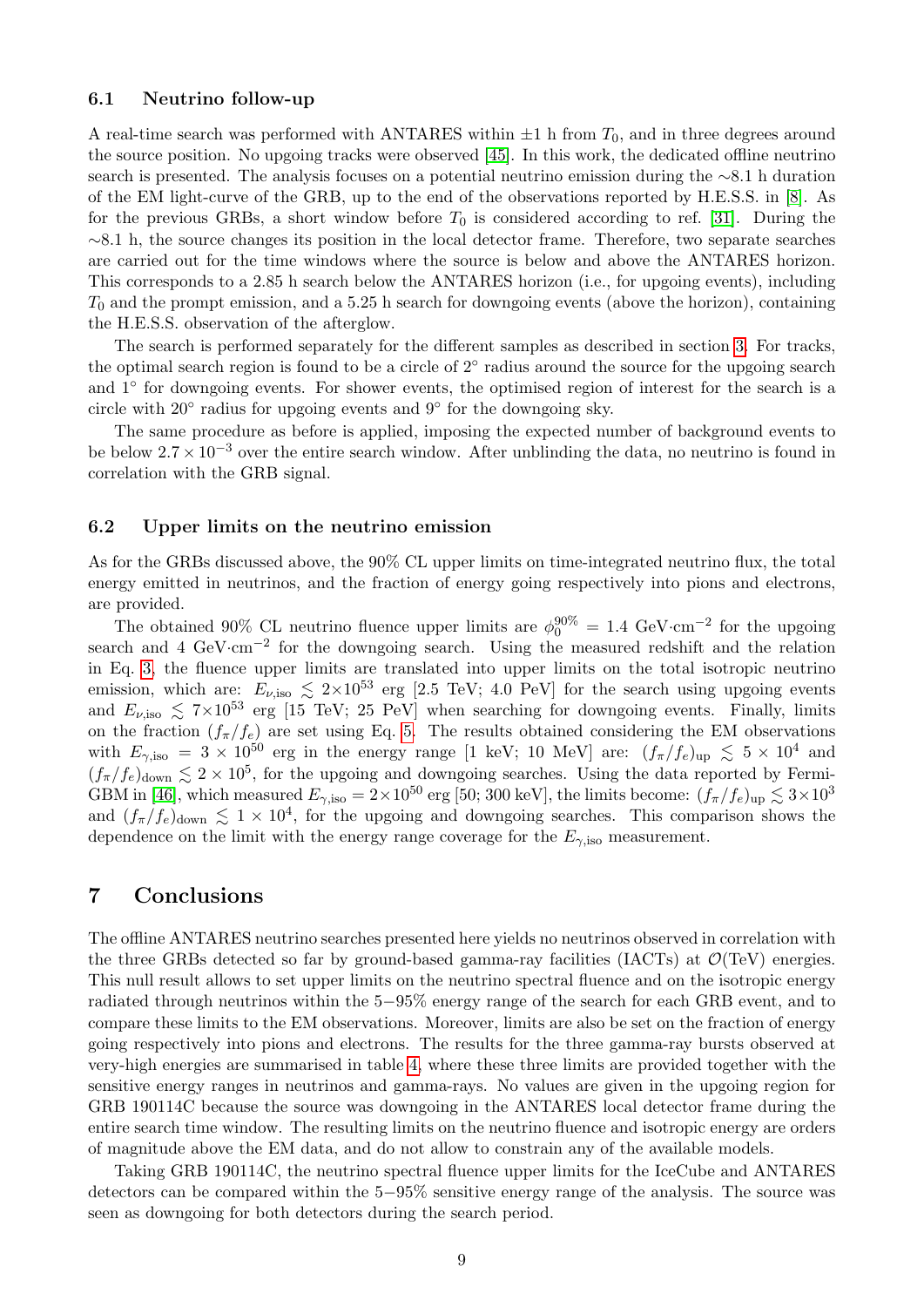<span id="page-10-0"></span>Table 4: Upper limits on the neutrino spectral fluence, the total energy emitted in neutrinos within the 5−95% energy range of the analysis, and the fraction of energy going to pions to that going to electrons,  $f_{\pi}/f_e$ . Results are presented for the three GRB searches, separately for upgoing and downgoing events. The hyphen indicates that the corresponding GRB was not seen as upgoing during the gamma-ray emission. The systematic uncertainties on  $\phi_0^{90\%}$  are reported in section [3.](#page-4-0) The last row shows the isotropic photon energy measured,  $E_{\gamma,\text{iso}}$ . For event GRB 190829A, two  $E_{\gamma,\text{iso}}$  values in different energy ranges are considered to evaluate the  $f_{\pi}/f_e$  limits.

|                                                          | <b>GRB 180720B</b>                        | <b>GRB 190114C</b>                        | <b>GRB 190829A</b>                                |
|----------------------------------------------------------|-------------------------------------------|-------------------------------------------|---------------------------------------------------|
| $\delta t_{\rm up}$                                      | $[T_0-350 \text{ s}, T_0+7.6 \text{ h}]$  |                                           | $[T_0-350 \text{ s}, T_0+2.85 \text{ h}]$         |
| $\phi_0^{90\%}$<br>$_{\rm up}$ (GeV·cm <sup>-2</sup> )   | $\leq 1.5$                                |                                           | $\lesssim$ 1.4                                    |
| $\delta t_\mathrm{down}$                                 | $[T_0+7.6 \text{ h}, T_0+12.1 \text{ h}]$ | $[T_0-350 \text{ s}, T_0+2454 \text{ s}]$ | $[T_0+2.85 \text{ h}, T_0+8.1 \text{ h}]$         |
| $\phi_0^{\overline{90\%}}$<br>down $(GeV \cdot cm^{-2})$ | $\lesssim10$                              | $\lesssim1.6$                             | $\lesssim4$                                       |
| $E_{5-95\%}^{\rm up}$                                    | $2.5 \text{ TeV} - 4.0 \text{ PeV}$       |                                           | $2.5 \text{ TeV} - 4.0 \text{ PeV}$               |
| $E_{\nu,\text{iso}}^{90\%}$ upgoing (erg)                | $\lesssim$ 2×10 <sup>55</sup>             |                                           | $\leq 2 \times 10^{53}$                           |
| $(\frac{f_{\pi}}{f_e})_{\rm up}$                         | $\leq 80$                                 |                                           | $\lesssim 5 \times 10^4 - \lesssim 3 \times 10^3$ |
| $E_{5-95\%}^{down}$                                      | $20 \text{ TeV} - 30 \text{ PeV}$         | $7 \text{ TeV} - 20 \text{ PeV}$          | $15 \text{ TeV} - 25 \text{ PeV}$                 |
| $E_{\nu, \rm iso}^{90\%}$<br>downgoing (erg)             | $\lesssim$ 1×10 <sup>56</sup>             | $\lesssim 8 \times 10^{54}$               | $\leq 7 \times 10^{53}$                           |
| $(\frac{f_{\pi}}{f_{e}})_{\text{down}}$                  | $\leq 600$                                | $\lesssim 2 \times 10^3$                  | $\lesssim 2 \times 10^5 - \lesssim 1 \times 10^4$ |
| $E_{\gamma,\text{iso}}$ (erg)                            | $6\times10^{53}$ [50; 300 keV]            | $2.5 \times 10^{53}$ [1 keV; 10 MeV]      | $3\times10^{50}$ [1 keV; 10 MeV]                  |
|                                                          |                                           | $2\times10^{52}$ [300 GeV; 1 TeV]         | $2\times10^{50}$ [50 keV; 300 keV]                |

The results on the 90% one-flavor fluence normalisation are 0.44 GeV·cm<sup>-2</sup> [100 TeV; 20 PeV] (IceCube) and 1.6 GeV·cm−<sup>2</sup> [7 TeV; 20 PeV] (ANTARES). As most GRB model predictions show a strong spectral dependence, it appears extremely important to cover the full energy range. While the IceCube analysis was performed only for muon-neutrinos, the ANTARES search is sensitive to all neutrino flavors. Therefore, the complementarity of IceCube and ANTARES in the different sky regions and energy ranges, as well as in flavor sensitivity, is relevant in this kind of searches. Furthermore, even though the source has a negative declination, i.e. it is seen as upgoing most of the time for ANTARES, it was above the ANTARES horizon during the MAGIC observations. If the GRB had happened at another time, an analysis searching below the ANTARES horizon would have provided better limits by a factor of 4 up to 10.

The present limits provided by ANTARES on individual GRB studies are consistent with standard assumption of energy partition in GRB hadronic scenarios. Moreover, constraints on hadron acceleration efficiency during the prompt phase of GRBs are derived in model dependent searches [\[14\]](#page-11-13). The results presented here are comparable to previous ANTARES searches. In addition, stacking studies performed by ANTARES and IceCube have already set stringent constraints on the parameter space available for GRBs being significant contributers to the observed astrophysical diffuse neutrino flux [\[15,](#page-11-14) [16\]](#page-11-15).

The different models for the expected neutrino flux from GRBs vary greatly in their predictions, and on model parameters, making it difficult to predict which GRBs are most likely to produce a significant neutrino flux. In fact, part of the most relevant effects on the assumed parameters concerning the neutrino prediction were studied in [\[16\]](#page-11-15). In particular, the energy of any neutrinos that may be produced, their delay with respect to the gamma-ray emission [\[47\]](#page-13-4) and, in general, the multimessenger lightcurves from gamma-ray bursts predicted in the case of the commonly used Internal Shock Model [\[48\]](#page-13-5), are uncertain. Moreover, the observed TeV emission from these GRBs might be due to a late-time hadronic acceleration mechanism which is currently not taken into account by the available models. For these reasons, the authors warn the reader from a hasty interpretation of the comparison of the limits derived from the present work with the models, and also with respect to the EM observations.

The uniqueness of the observed TeV emission from these GRBs, reveiling the presence of an additional (potentially hadronic) acceleration mechanism, suggests that these GRBs may have a neutrino flux associated which is not present in the previously studied GRBs, making them perhaps the best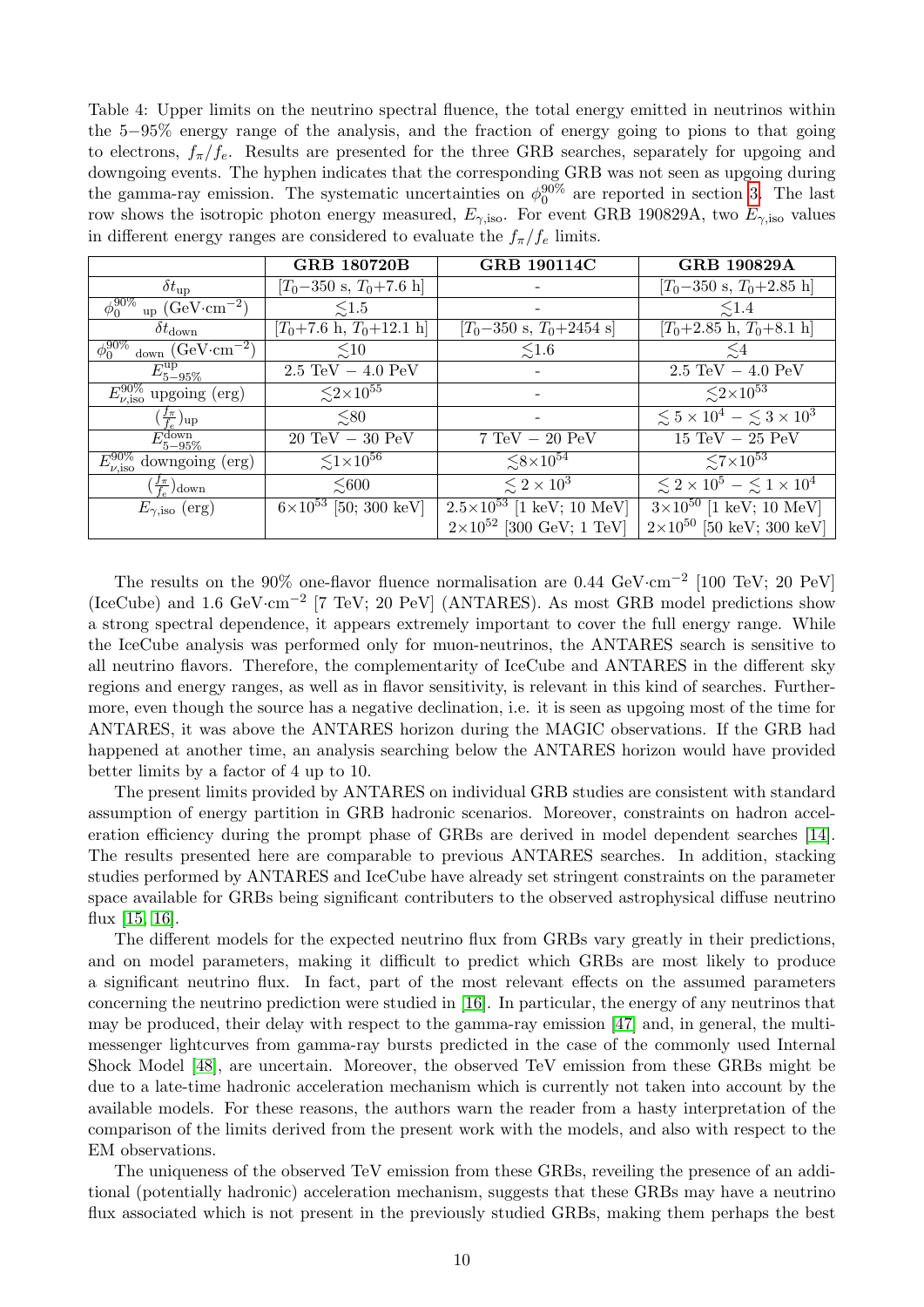candidates among detected GRBs for a neutrino production. Nonetheless, the experimental outcome is that the ANTARES detector has not observed evidence for a neutrino flux correlated with the three events, and the provided neutrino upper limits are not constraining the presence of an hadronic emission.

## Acknowledgments

The authors acknowledge the financial support of the funding agencies: Centre National de la Recherche Scientifique (CNRS), Commissariat à l'énergie atomique et aux énergies alternatives (CEA), Commission Européenne (FEDER fund and Marie Curie Program), Institut Universitaire de France (IUF), LabEx UnivEarthS (ANR-10-LABX-0023 and ANR-18-IDEX-0001), Région Ile-de-France (DIM-ACAV), Région Alsace (contrat CPER), Région Provence-Alpes-Côte d'Azur, Département du Var and Ville de La Seyne-sur-Mer, France; Bundesministerium für Bildung und Forschung (BMBF), Germany; Istituto Nazionale di Fisica Nucleare (INFN), Italy; Nederlandse organisatie voor Wetenschappelijk Onderzoek (NWO), the Netherlands; Council of the President of the Russian Federation for young scientists and leading scientific schools supporting grants, Russia; Executive Unit for Financing Higher Education, Research, Development and Innovation (UEFISCDI), Romania; Ministerio de Ciencia e Innovación (MCI) and Agencia Estatal de Investigación: Programa Estatal de Generación de Conocimiento (refs. PGC2018-096663-B-C41, -A-C42, -B-C43, -B-C44) (MCI/FEDER), Severo Ochoa Centre of Excellence and MultiDark Consolider, Junta de Andalucía (ref. SOMM17/6104/UGR and A-FQM-053-UGR18), Generalitat Valenciana: Grisolía (ref. GRISOLIA/2018/119), Spain; Ministry of Higher Education, Scientific Research and Professional Training, Morocco. We also acknowledge the technical support of Ifremer, AIM and Foselev Marine for the sea operation and the CC-IN2P3 for the computing facilities.

## References

- <span id="page-11-0"></span>[1] E. Waxman, Phys. Rev. Lett., 75 (1995) 386–389.
- <span id="page-11-1"></span>[2] E. Waxman and J. Bahcall, Phys. Rev. Lett. 78 (1997) 2292–2295.
- <span id="page-11-2"></span>[3] M. Livio, N. Panagia and K. Sahu, Space Telescope Science Institute Symposium, (2001)
- <span id="page-11-7"></span>[4] M. Ackermann, Fermi Collaboration, *Science* **343** (2014) 42.
- <span id="page-11-3"></span>[5] H. Abdalla, H.E.S.S. Collaboration, Nature 575 (2019) 464-467.
- <span id="page-11-4"></span>[6] V. A. Acciari, MAGIC Collaboration, Nature 575 (2019) 455-458.
- <span id="page-11-5"></span>[7] V. A. Acciari, MAGIC Collaboration, Nature 575 (2019) 459-463.
- <span id="page-11-6"></span>[8] M. de Naurois and F. Schussler, "GRB190829A: Detection of VHE gamma-ray emission with H.E.S.S.", GCN Circulars 25566, https://gcn.gsfc.nasa.gov/gcn3/25566.gcn3 (2019).
- <span id="page-11-8"></span>[9] X. Wang et al., Astrophys. J. 884 (2019) 2.
- <span id="page-11-9"></span>[10] D. Guetta et al., *Astropart.Phys.* **20** (2004) 429-455.
- <span id="page-11-10"></span>[11] K. Murase, *Phys. Rev D* **76** (2007).
- <span id="page-11-11"></span>[12] G. Nir et al., *Astrohys.* J **817** (2016).
- <span id="page-11-12"></span>[13] S. Sahu and C. E. Lopez Fortin, Astrophys. J. 895 (2020) L41.
- <span id="page-11-13"></span>[14] A. Albert et al., ANTARES Collaboration, MNRAS 469 (2017) 906.
- <span id="page-11-14"></span>[15] M. G. Aartsen et al., IceCube Collaboration, Astrophys. J. 824 (2016) 115.
- <span id="page-11-15"></span>[16] A. Albert et al., ANTARES Collaboration, *MNRAS* 500 (2020) 4.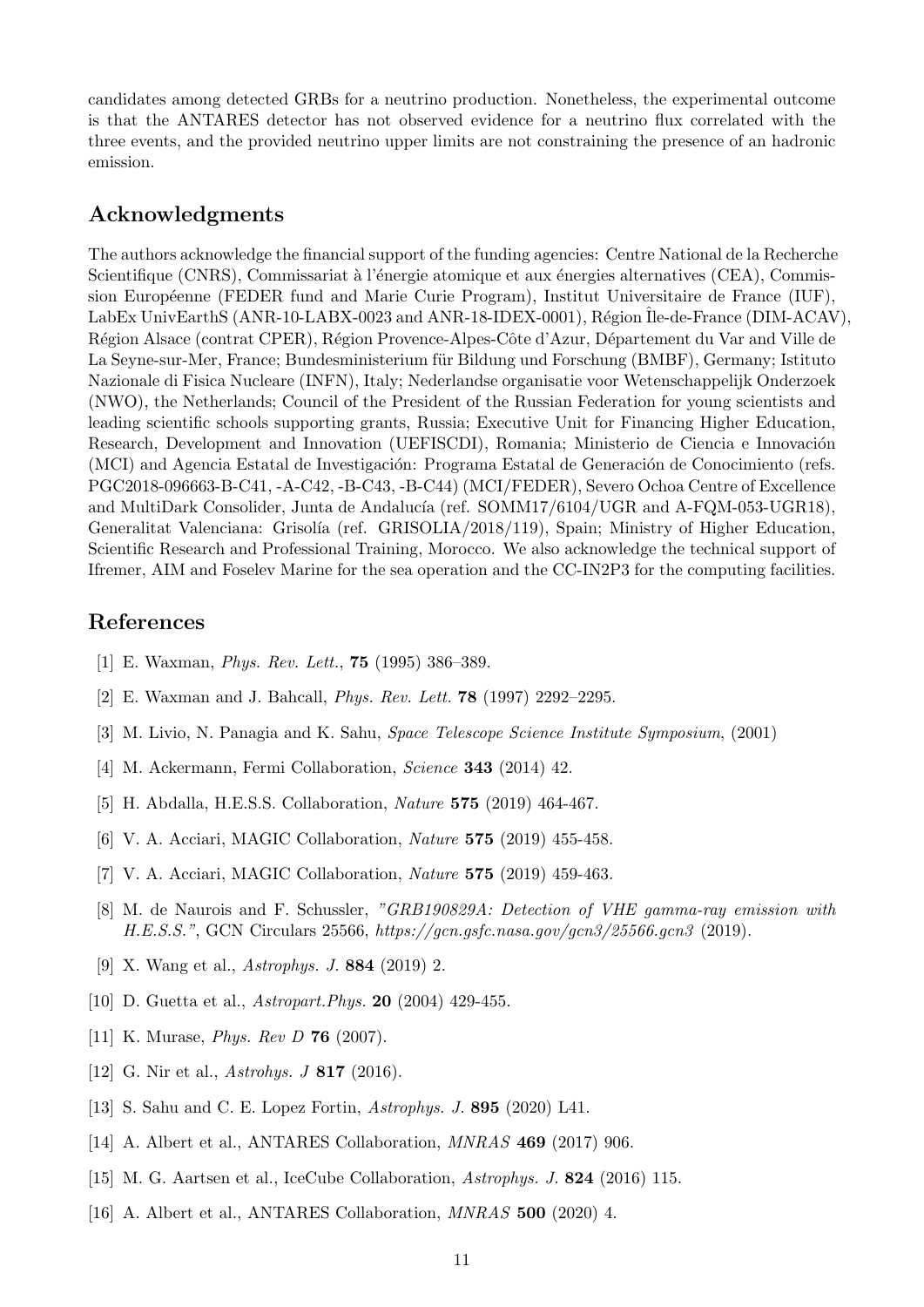- <span id="page-12-0"></span>[17] M. Ageron et al., ANTARES Collaboration, Nucl. Instrum. Meth. A656 (2011) 11.
- <span id="page-12-1"></span>[18] S. Adrián-Martínez et al., ANTARES Collaboration, Astrophys. J. **760** (2012) 53.
- <span id="page-12-2"></span>[19] A. Albert et al., ANTARES Collaboration, Eur. Phys. J. C 80 (2020) 487.
- <span id="page-12-3"></span>[20] A. Albert et al., ANTARES Collaboration, The Astron. J. 154 (2017) 275.
- <span id="page-12-4"></span>[21] S. Adrian-Martinez et al., ANTARES Collaboration, J. Instrum. 7, T08002 (2012).
- <span id="page-12-5"></span>[22] J.A. Aguilar et al., ANTARES Collaboration, Astropart. Phys. 34 (2011) 539.
- <span id="page-12-6"></span>[23] J. Aguilar et al., ANTARES Collaboration, Nucl. Instrum. Meth. A 570 (2007) 107.
- <span id="page-12-7"></span>[24] A. Albert et al., ANTARES Collaboration, "Monte Carlo simulations for the ANTARES underwater neutrino telescope", [arXiv:2010.06621](http://arxiv.org/abs/2010.06621) [astro-ph.HE] (2020).
- <span id="page-12-8"></span>[25] P. Meszaros and M. J. Rees, Astrophys. J. 405 (1993) 278–284.
- <span id="page-12-9"></span>[26] S. Horiuchi and S. Ando, Phys. Rev. D 77 (2008) 063007.
- <span id="page-12-10"></span>[27] R. Anthony Bell, *MNRAS* **182**, 147–156 (1978).
- <span id="page-12-11"></span>[28] A. Albert et al., ANTARES Collaboration, Eur. Phys. J. 77 (2017) 419.
- <span id="page-12-12"></span>[29] O. J. Roberts and C. Meegan, "GRB 180720B: Fermi GBM observation", GCN Circulars 22981, https://gcn.gsfc.nasa.gov/gcn3/22981.gcn3 (2018).
- <span id="page-12-13"></span>[30] M. H. Siegel et al., "GRB 180720B: Swift detection of a burst", GCN Circulars 22973, https://gcn.gsfc.nasa.gov/gcn3/22973.gcn3 (2018).
- <span id="page-12-14"></span>[31] B. Baret et al., *Astropart. Phys.* **35** (2011) 1.
- <span id="page-12-15"></span>[32] N. Aghanim et al., Planck Collaboration,  $A\mathscr{A}A$  641 (2020) A6.
- <span id="page-12-16"></span>[33] L. Yacobi et al., *The Astrophys. J.* **793** (2014).
- <span id="page-12-17"></span>[34] J. D. Gropp, "GRB 190114C: Swift detection of a very bright burst with a bright optical counterpart", GCN Circulars 23688, https://gcn.gsfc.nasa.gov/gcn3/23688.gcn3 (2019).
- <span id="page-12-18"></span>[35] R. Hamburg, "GRB 190114C: Fermi GBM detection", GCN Circulars 23707, https://gcn.gsfc. nasa.gov/gcn3/23707.gcn3 (2019).
- <span id="page-12-19"></span>[36] P. Minaev and A. Pozanenko, "GRB 190114C: SPI-ACS/INTEGRAL extended emission detection", GCN Circulars 23714, https://gcn.gsfc.nasa.gov/gcn3/23714.gcn3 (2019).
- <span id="page-12-20"></span>[37] R. Mirzoyan et al., "MAGIC detects the GRB 190114C in the TeV energy domain" GCN Circulars 23701 https://gcn.gsfc.nasa.gov/gcn3/23701.gcn3 (2019).
- <span id="page-12-24"></span>[38] Y.-D. Hu et al., "10.4m GTC observations of the nearby VHE-detected GRB 190829A/SN 2019oyw", [arXiv:2009.04021](http://arxiv.org/abs/2009.04021) [astro-ph.HE] (2020).
- <span id="page-12-21"></span>[39] A. C. Tirado, "GRB 190114C: refined redshift by the  $10.4m$  GTC" GCN Circulars 23708 https://gcn.gsfc.nasa.gov/gcn3/23708.gcn3 (2019).
- <span id="page-12-22"></span>[40] H. A. Krimm et al., "GRB 190114C: Swift-BAT refined analysis", GCN Circulars  $23724$ https://gcn.gsfc.nasa.gov/gcn3/23724.gcn3 (2019).
- <span id="page-12-23"></span>[41] The Ferm-GBM Team at MSFC, "GRB 190829A: Fermi GBM Final Real-time Localization", GCN Circular 25551, https://gcn.gsfc.nasa.gov/gcn3/25551.gcn3 (2019).
- <span id="page-12-25"></span>[42] A. F. Valeev et al, "GRB 190829A: 10.4m GTC spectroscopy", GCN Circulars 25565. https://gcn.gsfc.nasa.gov/gcn3/25565.gcn3 (2019).